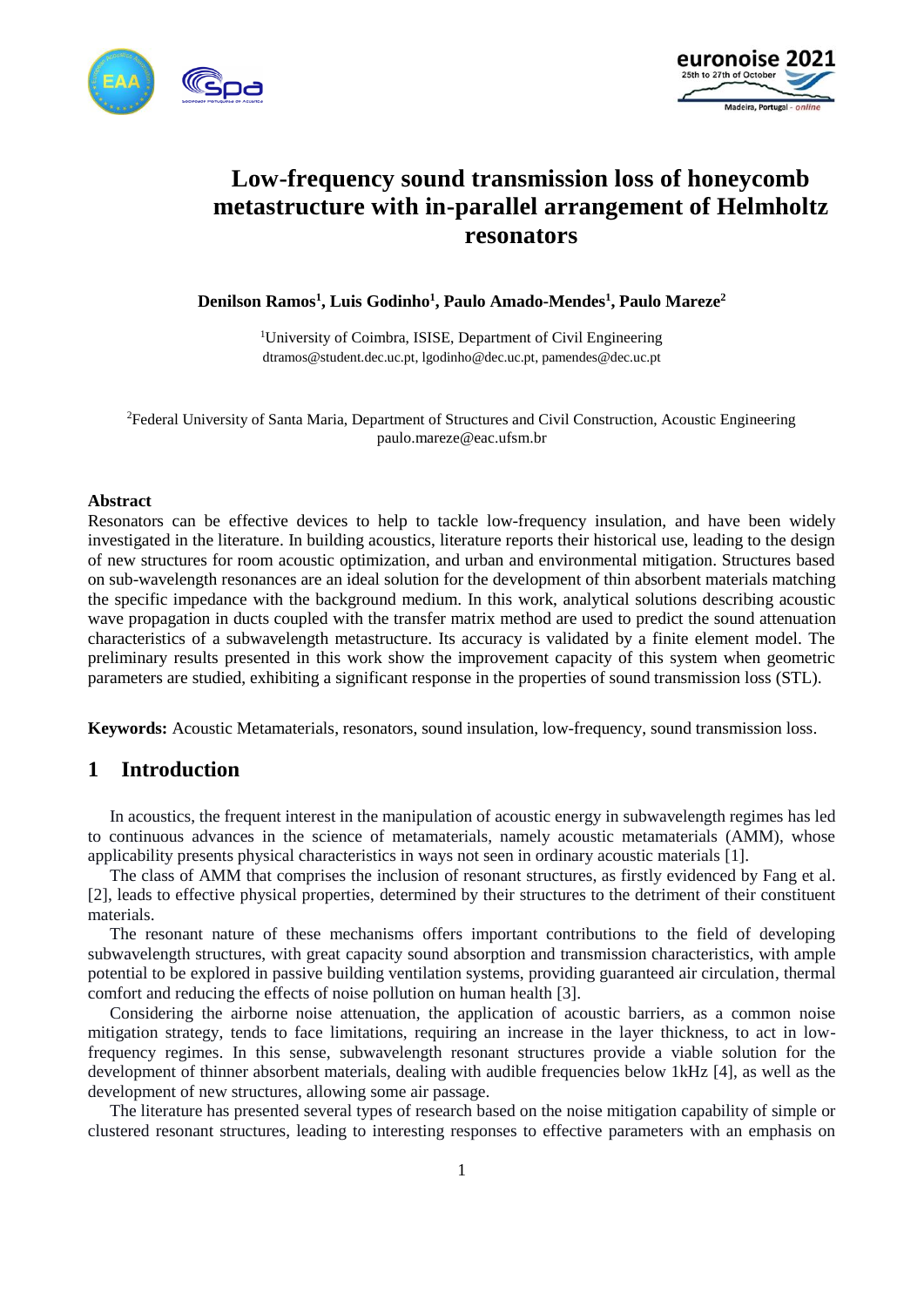

airflow. In turn, Jena et al. [5] investigated eight configurations of Helmholtz resonators (HR), in parallel and serial arrangements, with similar and different resonators, going beyond the propositions of AMM with the idea of in-line coupling. From these investigations, it was observed that five finite matrix configurations exhibit a negative effective mass density and negative mass modulus. Kumar et al [6], presented an effective negative bulk modulus, leading to transmission loss at normal incidence of up to 18 dB, ensuring a ventilation area of 45%.

Kim and Lee [7], based on the theory of sound diffraction and metamaterials as a negative bulk modulus, propose a transparent acoustic barrier system consisting of a three-dimensional matrix of resonators, with satisfactory performance levels for frequencies from 700 to 2200 Hz. Jung et al.[8], presented a panel, designed to attenuate noise in the audible band with its absorption mechanism due to the matrix of annular cavities, leading to a negative bulk modulus.

However, these devices may not provide broadband attenuation due to features such as bulky size and the need for an extra area for deployment. Another issue is the relationship between noise attenuation and airflow passage: when a larger area of ventilation is considered, smaller sound transmission is usually registered.

In this sense, the option of applying Helmholtz resonators, as tunable devices, already widely theorized for sound attenuation, in subwavelength dimensions, still presents itself as a viable strategy mainly due to the advances in new additive manufacturing techniques, enabling the inclusion of a greater number of resonant units, reaching higher frequency bands, with an emphasis on passive airflow.

In this study, the authors propose a simplified model for predicting acoustic properties of AMM based on locally resonant inclusions, through analytical models [9], [10], taking into account the viscous thermal losses within the boundary layer. Subsequently, the transfer matrix method [11] is used to analyze the plane wave propagation through the proposed metamaterial, investigating the transmission loss as an acoustic parameter to verify the device's performance. A finite element model is then implemented to verify the usefulness of the model and then present the correlation between theoretical and numerical models for STL, evidencing good agreements between the models.

This work is organized as follows: in section 2, the authors propose a theoretical prediction model for modeling wave propagation in narrow ducts, extending the classical theory of HR for application in acoustic metamaterials, analyzing the sound transmission of these, based on the transfer matrix method. In section 3, the validation of the proposed theoretical model is presented, comparing the predictions considering the losses dissipation that occurs in sound transmission with finite element simulations. Finally, the theoretical models presented will be discussed, with the main conclusions summarized in section 4.

### **2 Theory**

#### **2.1 The theoretical model for sound waves propagation in narrow tubes**

Understanding the sound wave propagation in a narrow and uniform tube is a fundamental problem in acoustic material science. The study of sound propagation in narrow ducts, as in Helmholtz resonators, takes into account the viscous thermal losses, arising from air friction and its interaction at the limit of the solid boundary inside the duct, having a relationship dependent on the channel ratio [12].

Several theoretical prediction models provided [9], [10] take into account the effects of air viscosity and thermal conductivity in tubes from narrow to arbitrary dimensions. This energy dissipation can be theoretically obtained through the equivalent mass density  $\rho_i^{[n]}$  and the equivalent bulk modulus  $\kappa_i^{[n]}$  of the narrow duct, expressed by [9], [13], [14]:

$$
\rho_i^{[n]} = -\frac{\mu w_i^4}{4j\omega \sum_{t=0}^{\infty} \sum_{m=0}^{\infty} (x_t^2 y_m^2 (x_t^2 + y_m^2 - j\omega \rho_0 / \mu))} (1)
$$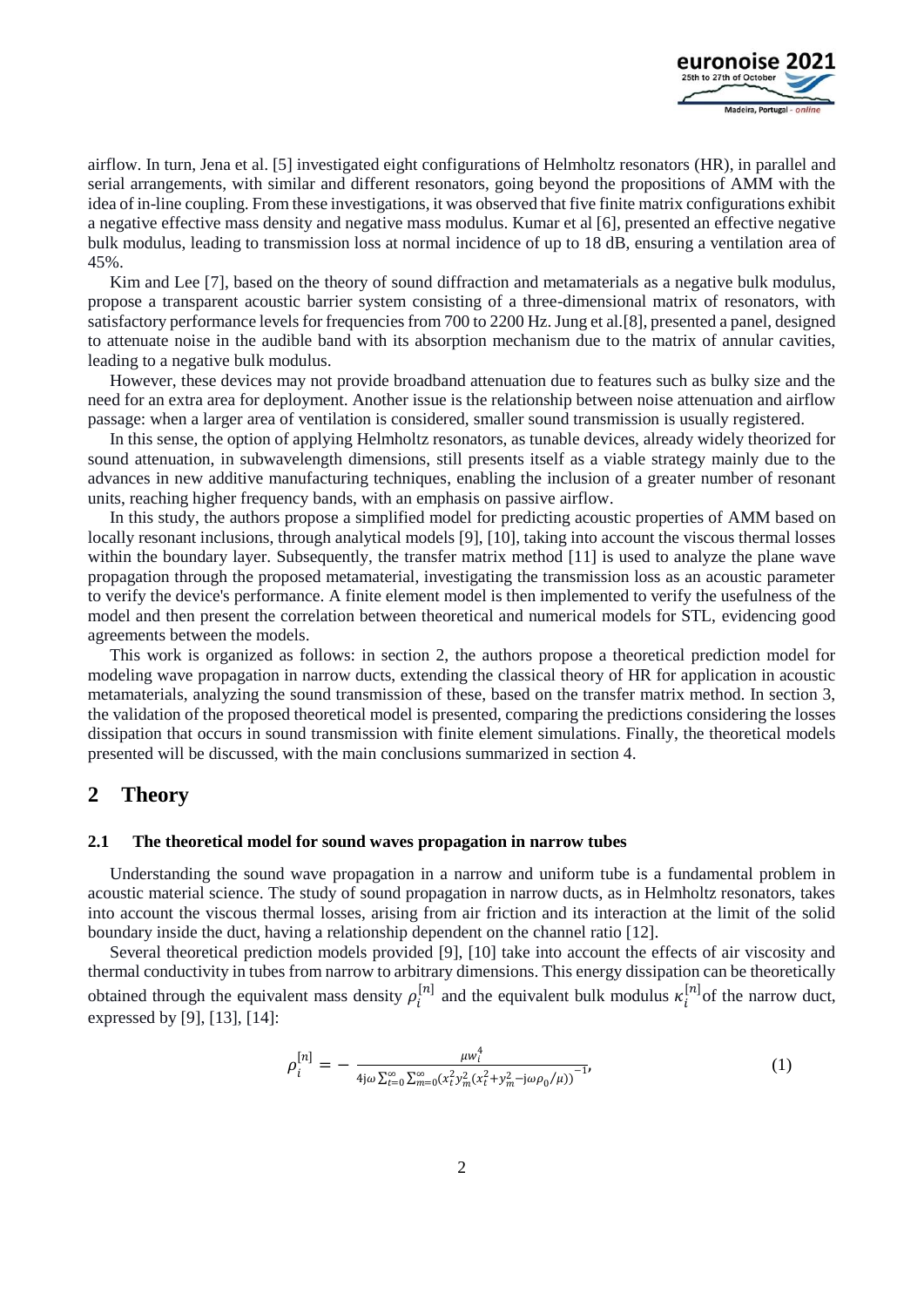

$$
\kappa_i^{[n]} = -\frac{\mu \kappa_0 w_i^4}{\gamma \mu w_i^4 + 4j(\gamma - 1) P_r \rho_0 \omega \sum_{t=0}^{\infty} \sum_{m=0}^{\infty} (x_t^2 y_m^2 (x_t^2 + y_m^2 - j \omega P_r \rho_0 / \mu))^{-1}}.
$$
\n(2)

where  $i$  represents the respective value for tubes in different sections, such as the neck and cavity of a Helmholtz Resonator;  $\omega = 2\pi f$  is the angular frequency,  $\rho_0 = 1.213 \text{ kg} \cdot \text{m}^{-3}$  is the density of air,  $\mu =$ 1.84 × 10<sup>-5</sup> N ⋅ s ⋅ m<sup>-2</sup> the dynamic viscosity of air, P<sub>r</sub>= 0.707 is the Prandtl number; γ = 1.4 is the ratio of specific heat;  $\kappa_0 = 1.42 \times 10^5$  Pa is the bulk modulus of air.

Considering the geometric parameters,  $w_i$  corresponds to the dimensions of a segment of a duct,  $w_n$  and  $w_c$  the dimensions of the neck and cavity of an HR, respectively. Thus, the terms  $x_t = (t + 1/2)\pi/w_i$ ,  $y_m =$  $(m + 1/2)\pi/w_i$ , with t and m being positive integers. Hence, the effective wavenumber and acoustic impedance are given by  $k_i^{[n]} = \omega \sqrt{\rho_i^{[n]}/\kappa_i^{[n]}}$  and  $Z_i^{[n]} = \sqrt{\kappa_i^{[n]}\rho_i^{[n]}/\kappa_i^{2}}$ , respectively.

In Figure 1, the proposed axial acoustic metamaterial consists of N generic resonators, where,  $l_n^{[n]}$ corresponds to the length of the resonator's neck,  $w_{n,1}^{[n]}$  and  $w_{n,2}^{[n]}$  corresponds to the dimensions of the neck opening with a rectangular section,  $l_c^{[n]}$  corresponds to the length of the resonator cavity,  $w_{c,1}^{[n]}$  and  $w_{c,2}^{[n]}$ correspond, respectively, to the dimensions of the rectangular section cavity. For simplification purposes, the central hole corresponds to a circumscribed hexagon  $S_h$  with radius  $r_h$ .



Figure 1 – Conceptual diagram of the proposed acoustic metamaterial. (a) Scheme of the unit cell composed of a set of in-parallel Helmholtz Resonators, embedded in an open area (airflow passage). (b) An equivalent HR of the metamaterial for theoretical analysis.

Thus for an HR coupled to a waveguide, Figure 1(b), its characteristic effective impedance can be expressed as [15]–[17],

$$
Z_{HR}^{[n]} = -i \frac{\cos(k_n l_n) \cos(k_c l_c) - Z_n k_n \Delta l \cos(k_n l_n) \sin(k_c l_c) / Z_c - Z_n \sin(k_n l_n) \sin(k_c l_c) / Z_c}{\sin(k_n l_n) \cos(k_c l_c) / Z_n - k_n \Delta l \sin(k_n l_n) \sin(k_c l_c) / Z_c + \cos(k_n l_n) \sin(k_c l_c) / Z_c}.
$$
 (3)

 $k_n^{[n]}$ ,  $k_c^{[n]}$ , correspond to the complex wave number vector, for the neck and cavity, respectively;  $Z_n^{[n]}$ ,  $Z_c^{[n]}$ , correspond to the specific impedance characteristic of the segments.

When considering the lateral coupling of the HR in a waveguide of the circular section of arbitrary radius,  $r_t$ ; the sound radiation correction factor,  $\Delta l$ , expresses the interface discontinuity between the waveguide and the resonator neck, corresponding to the addition of the two length correction factors  $\Delta l = \Delta l_1^{corr} +$  $\Delta l_2^{corr}$ , being expressed by [13],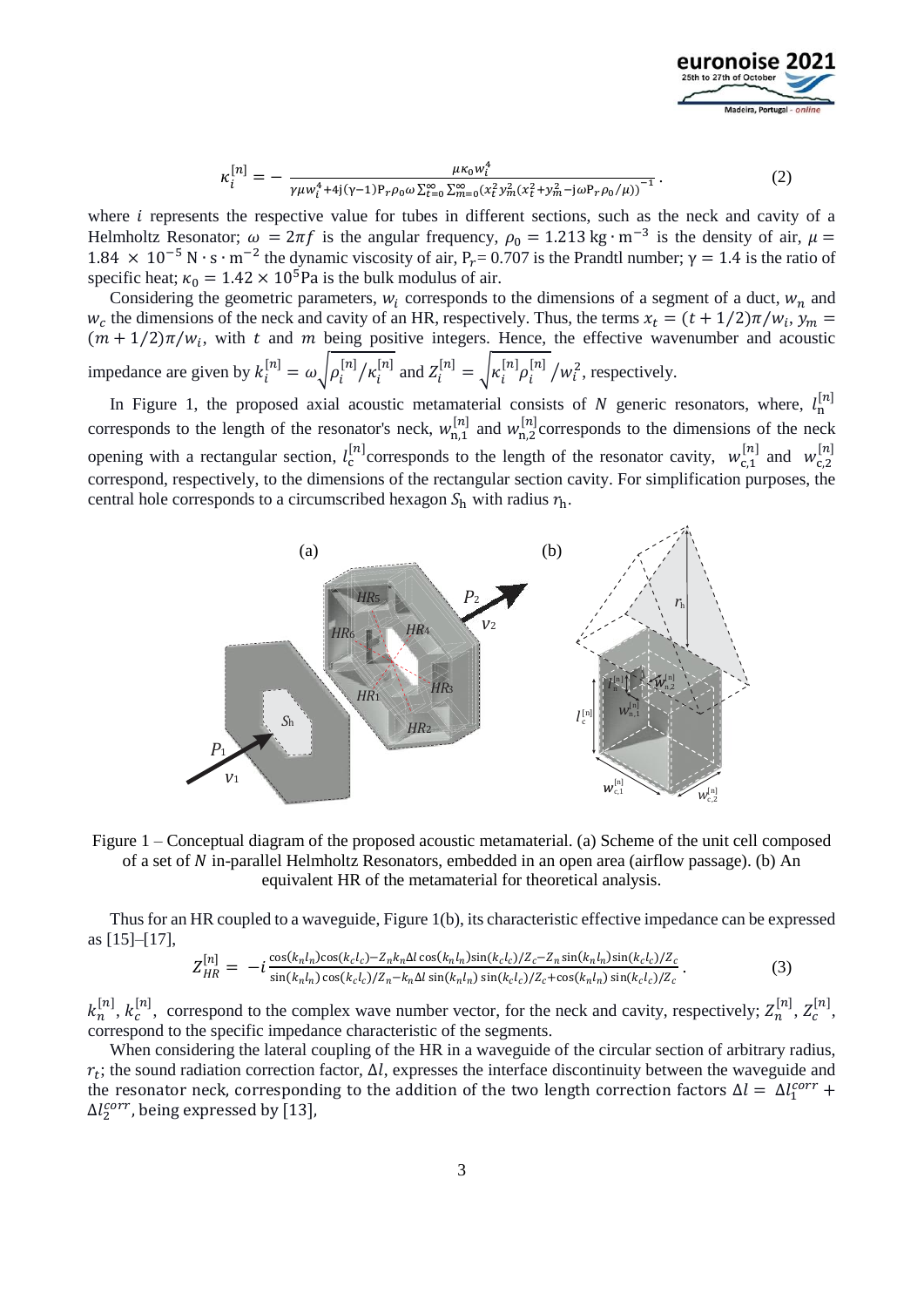

$$
\Delta l_1^{corr} = 0.82 \left[ 1 - 1.35 \left( \frac{w_n^{[n]}}{w_c^{[n]}} \right) + 0.35 \left( \frac{w_n^{[n]}}{w_c^{[n]}} \right)^3 \right] w_n^{[n]},\tag{4}
$$

$$
\Delta l_2^{corr} = 0.82 \left[ 1 - 0.235 \left( \frac{w_n^{[n]}}{r_t} \right) - 1.32 \left( \frac{w_n^{[n]}}{r_t} \right)^2 + 1.54 \left( \frac{w_n^{[n]}}{r_t} \right)^3 - 0.86 \left( \frac{w_n^{[n]}}{r_t} \right)^4 \right] w_n^{[n]}.
$$
 (5)

The first correction,  $\Delta l_1^{corr}$ , corresponds to the sound wave radiation and the interface discontinuity between the neck sections,  $w_n^{[n]}$ , to the resonator cavity section,  $w_c^{[n]}$ ; while the second correction  $\Delta l_2^{corr}$ , corresponds to the discontinuity between the radius waveguide,  $r_t$ , and the radius of resonator neck,  $r_n^{[n]}$  [13], [15], [17].

### **2.2 Transfer matrix formulation for sound transmission loss**

The transfer matrix method (TMM) in a finite duct corresponds to the propagation of the plane wave, under the condition of continuity of sound pressure and particle velocity, in an acoustic system coupled to a waveguide segment, with a length  $l_{tube}$ , and  $r_{tube}$  the respective radius of the cross section [11].

The application of the theoretical models proposed above can be used through the TMM; just assume the continuity of sound pressure,  $p$ , and normal particle acoustic velocity,  $v$ , from the beginning to the end of the system, with only the propagation of plane waves in the waveguide, the transfer matrix,  $\bf{T}$  can be derived. The relationship between incident sound pressure and particle velocity from an initial moment,  $p_1$  and  $v_1$ , respectively, to the final moment  $p_2$  and  $v_2$ , being written as[5], [18],

$$
\begin{bmatrix} p_1 \\ v_1 \end{bmatrix} = \begin{bmatrix} T_{11} & T_{12} \\ T_{21} & T_{22} \end{bmatrix} \begin{bmatrix} p_2 \\ v_2 \end{bmatrix} = \mathbf{T} \begin{bmatrix} p_2 \\ v_2 \end{bmatrix}.
$$
 (6)

Taking into account n resonators coupled to a waveguide expressed by the matrix  $M_{HR}^{[n]}$ , and the radiation in a circular waveguide, expressed by  $M_{\text{tube}}^{[n]}$ , take the form  $T = M_{\text{tube}}^{[n]} M_{\text{HR}}^{[n]} M_{\text{tube}}^{[n]}$ , where the transfer matrix for the resonator and tube are expressed, respectively, by [19],

$$
\mathbf{M}_{\text{HR}-i}^{[n]} = \begin{bmatrix} 1 & 0 \\ 1/Z_{HR-i}^{[n]} & 1 \end{bmatrix},\tag{7}
$$

$$
\mathbf{M}_{\text{tube}}^{[n]} = \begin{bmatrix} \cos(kl) & iZ_0 \sin(kl) \\ i \sin(kl) / Z_0 & \cos(kl) \end{bmatrix}.
$$
 (8)

where  $Z_{HR}^{[n]}$  is the impedance of the n-th resonator, k is the wavenumber in the air and  $Z_0 = \rho_0 c_0 / S_{tube}$ , is to the characteristic impedance of the waveguide.

Due to the resonance characteristics of the Helmholtz resonator, its response is centered on a narrow frequency band. Thus, to widen the frequency band, achieving a hybrid control, a system of  $n$  laterally coupled Helmholtz resonators (for the metamaterial presented here  $n = 6$ ) in the same cross-section, under conditions of propagation, a plane wave is considered, and the total impedance of the AMM presented can be expressed as,

$$
Z_{\text{metastructure}} = \sum_{n=1}^{n} 1/Z_{HR-i}^{[n]}.
$$
\n
$$
(9)
$$

The transfer matrix for the meta structure follows the form,

$$
\begin{bmatrix} p_1 \\ v_1 \end{bmatrix} = \begin{bmatrix} 1 & 0 \\ (Z_{\text{metastructure}}) & 1 \end{bmatrix} \begin{bmatrix} p_2 \\ v_2 \end{bmatrix}.
$$
 (10)

Therefore, the sound transmission presented by the system in parallel is given by,

$$
TL = 20 \log_{10} \left( \frac{1}{2} |T_{11} + T_{12} / Z_0 + T_{21} Z_0 + T_{22} | \right). \tag{11}
$$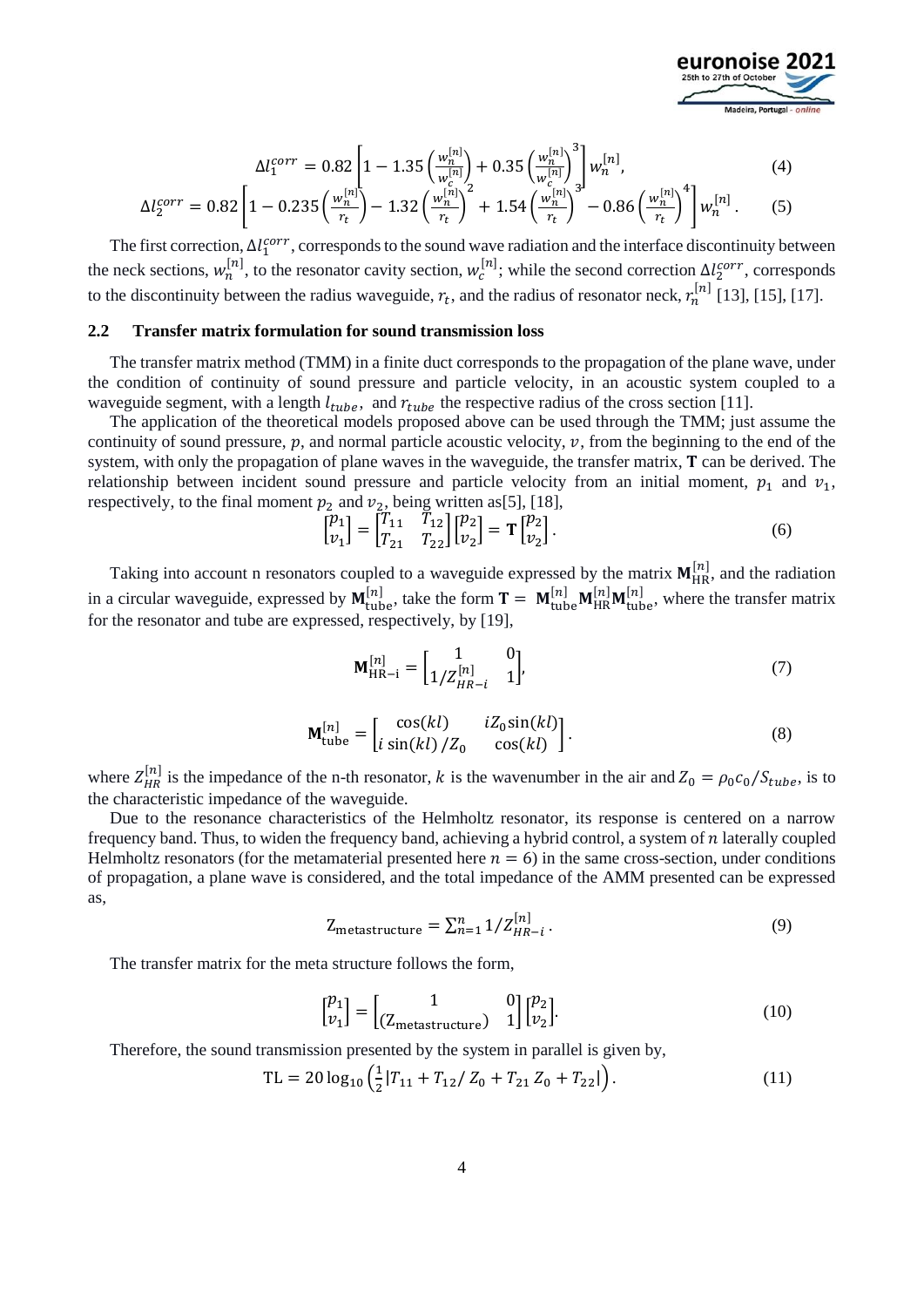

Through the above equation, it is evident that the sound transmission is dependent on the individual resonances of the resonators, therefore, through geometric alteration, the changes in the resonant frequencies lead to interesting results, reaching a wider band as observed in the following section.

## **3 Results**

#### **3.1 Comparison between theoretical and numerical models**

The inclusion of subwavelength resonant units is studied through a finite element model conducted using the commercial software COMSOL multiphysics. Considering the results obtained, these will be compared with theoretical values to verify the accuracy between the models presented.

In Figure 2, assuming the periodicity condition imposed in the model, under the action of a plane wave of unitary value at normal incidence originated in a sound hard boundary, the waveguide and the AMM surfaces were considered as perfectly rigid surfaces, having all internal domains computationally modeled as air; to mitigate subsequent reflections, a perfectly matched layer (PML) is admitted at both ends of the waveguide. To verify and approximate the results, viscous thermal losses in narrow domains (neck of the resonator) were considered, dealing with the dissipation of acoustic energy inside the boundary layer.



Figure 2 – Schematic view of the numeric model of the proposed AMM with a waveguide.

For analysis and comparison of the proposed models, both the theoretical prediction (as presented in section 2) and the numerical model take into account the viscous-thermal dissipation. To verify the main contributions and possible differences between models, the effect of the geometric parameters  $w_n^{[n]}$  and e  $l_n^{[n]}$  is here evaluated, since they are the main parameters to be considered in the dissipative loss of acoustic energy inside the boundary layer that influence the TL of the acoustic metamaterial.

First, we analyze the behavior of the meta unit tuned to the same frequency. Let us consider a first metastructure with the axial coupling of 6 HRs. The geometric parameters corresponding to each resonator are set as,  $l_c^{[n]} = 40$  mm,  $l_n^{[n]} = 5$  mm, and,  $w_{c,1}^{[n]} = w_{c,2}^{[n]} = 20$  mm. The central hexagon hole radius  $r_h = 15$  mm.

We varied the neck size in  $w_{n,1}^{[n]} = w_{n,2}^{[n]} = 2$  mm, for the first model, having as resonance frequency  $f_{r1} =$ 290 Hz; for the second model at  $w_{n,1}^{[n]} = w_{n,2}^{[n]} = 3$  mm, with a resonant frequency  $f_{r2} = 410$  Hz; and finally, in  $w_{n,1}^{[n]} = w_{n,2}^{[n]} = 4$  mm, with a resonant frequency  $f_{r3} = 680$  Hz.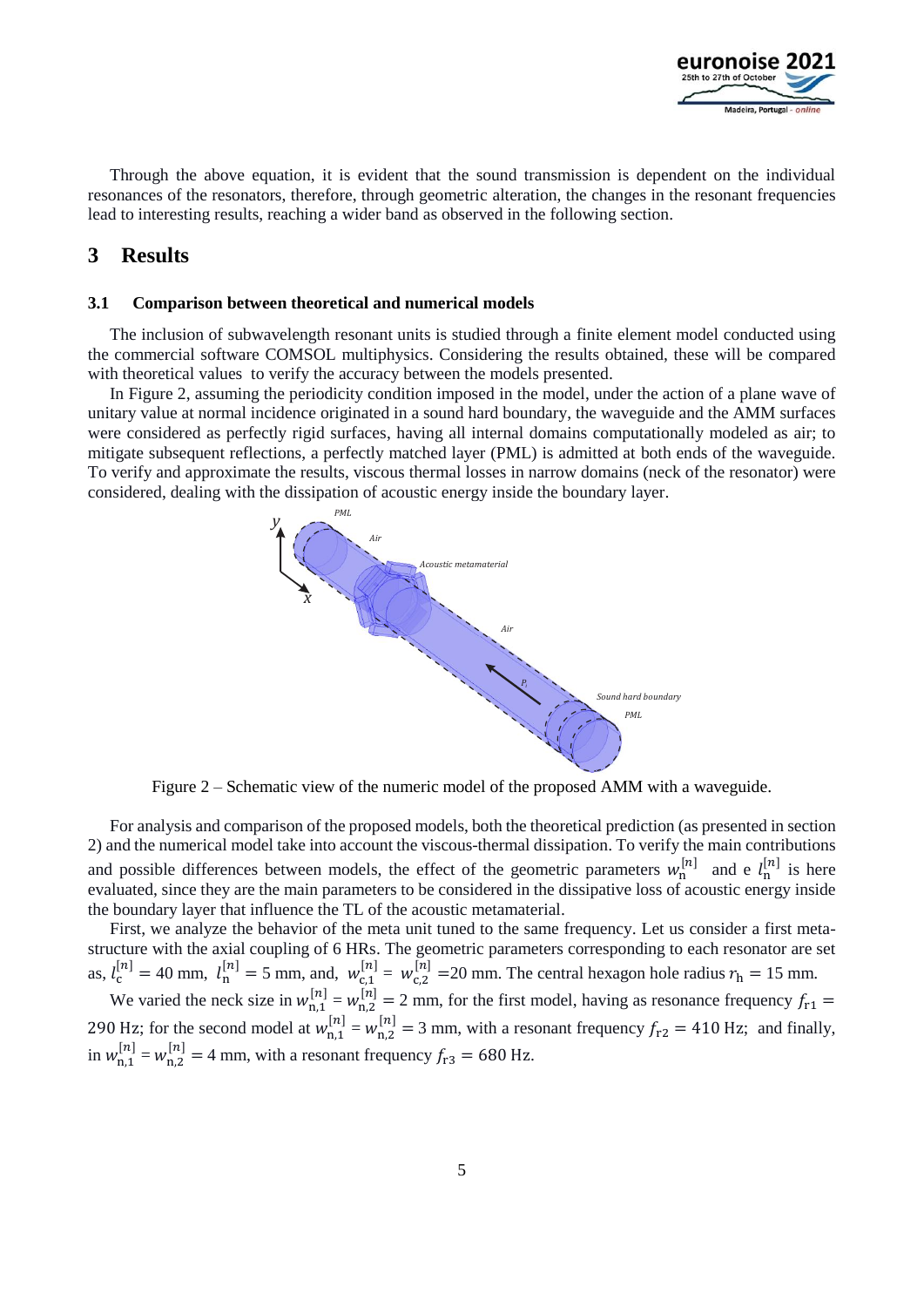



Figure 3 – The sound transmission loss spectrum for the hexagonal metamaterial model composed of HR tuned to the same frequency, varying only the geometric parameter  $w_n^{[n]}$ . Dots correspond to the proposed theoretical model and Dashed lines to the applied numerical model, taking into account viscous thermal losses. In blue, the tuned structure corresponds to the 290 Hz; red lines correspond to HR tuned to 410 Hz; in black, the lines correspond to the AMM resonant frequency of 610 Hz.

In Figure 3, the dots correspond to the predicted numerical values, while the dashed lines refer to the analytical results for the STL of the metamaterial presented here. From Figure 3, for STL values, it is possible to observe peak values for sound transmission loss of 15 dB, 23 dB, and 32 dB for analytical results while 12 dB, 21 dB, 27 dB are computed for numerical values, respectively for frequencies of 290 Hz, 410 Hz, and 610 Hz. It can be seen that there is good agreement between the predictions associated with both approaches considering the models presented, in a situation of normal incidence.

Given the possibility of variations due to dissipative losses, next, we investigate the contributions from the geometric parameter  $l_n^{[n]}$ , at the boundary of the inner layer, comparing also theoretical and numerical results.

In this case, the geometric parameters corresponding to each resonator are set as,  $l_c^{[n]} = 40$  mm,  $w_{c,1}^{[n]} =$  $w_{c,2}^{[n]}$  = 20 mm, the neck dimension  $w_{n,1}^{[n]}$  and  $w_{n,2}^{[n]}$ , are fixed at 5mm. The central hexagon hole radius  $r_h$  = 15 mm. We varied the neck length of the first model,  $l_{n1}^{[n]} = 20$  mm, with a resonance frequency  $f_{r1} = 410$  Hz; for the second model, the dimension is  $l_{n2}^{[n]} = 10$  mm, having a resonance frequency  $f_{r2} = 515$  Hz; and, finally, for the third model, the dimension is  $l_{\rm n3}^{[n]} = 5$  mm, presenting a resonant frequency  $f_{\rm r3} = 615$  Hz.

For the predictions and comparison of the proposed models, in Figure 4, for STL values, it is possible to observe values for sound transmission loss of 27 dB, 30 dB, and 32 dB for analytical results while 21 dB, 28 dB, 33 dB are obtained for the numerical model, respectively for the frequencies of 410 Hz, 515 Hz, and 615 Hz, it can be seen that there is good agreement between the predictions associated with both approaches considering the models presented, in a situation of normal incidence.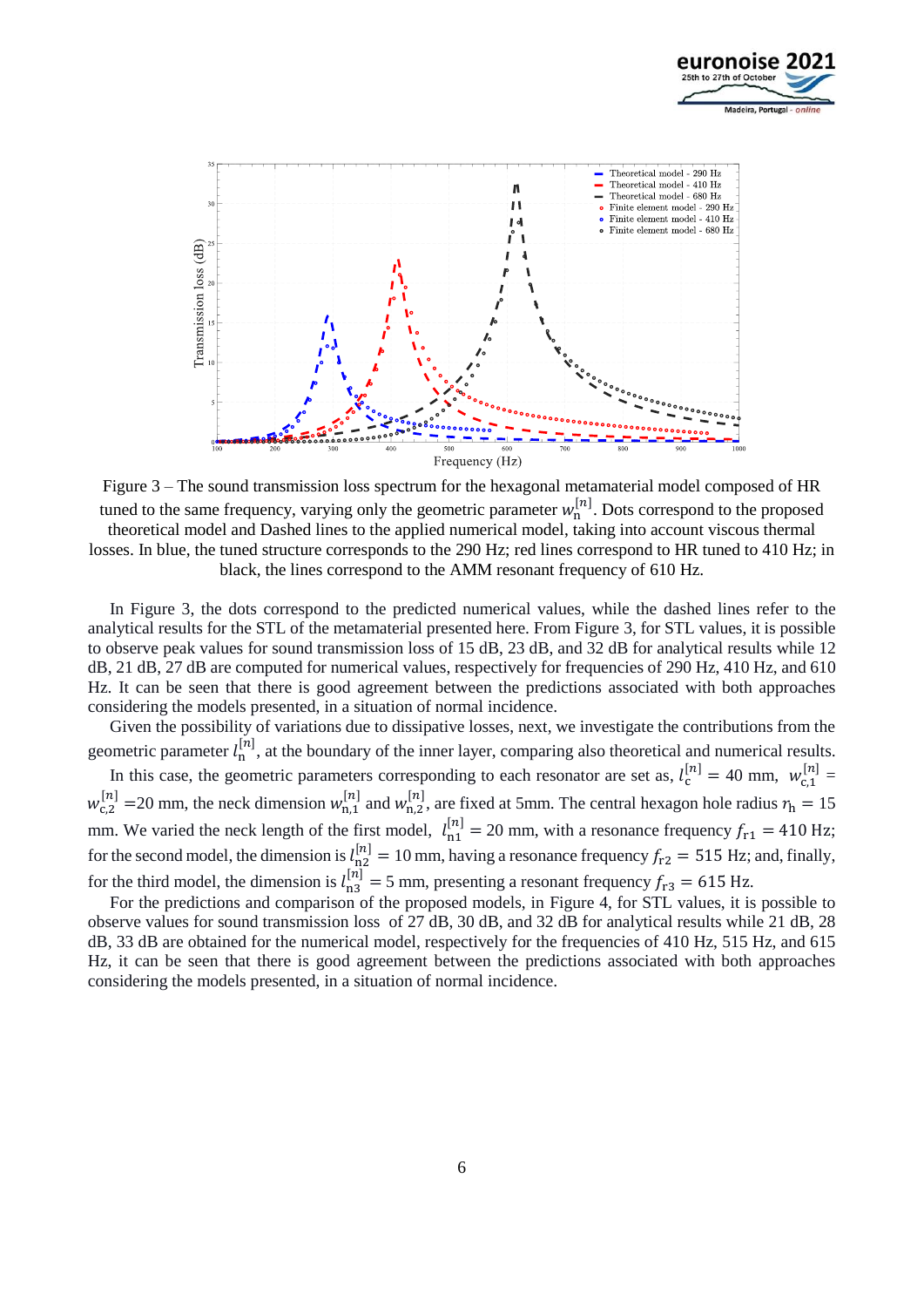



Figure 4 – The sound transmission loss spectrum for the hexagonal metamaterial model composed of HR tuned to the same frequency, varying only the geometric parameter  $l_n^{[n]}$ . Solid lines correspond to the proposed theoretical model and dashed lines to the applied numerical model, taking into account viscous thermal losses. In blue, the tuned structure corresponds to the 410 Hz frequency; red lines correspond to HR tuned to 515 Hz frequency; in black, the lines correspond to the AMM resonant frequency of 615 Hz.

The results reveal the dependence of thermo-viscous losses inside the boundary layer for the resonator neck as a conditioning factor for the agreement between the results. From our analysis, it seems that way in which the thermal-viscous losses are included as well as the correction factors at the neck and waveguide interface, are the main responsible for the differences between the proposed models, since the STL amplitude presents a good correlation between all models. Thus, in general, the proposed theoretical models present acceptable agreement with the model based on the finite element method for the proposed AMM.

### **3.2 Performance observation**

In this subsection, the performance of the proposed AMM is evaluated, now considering the coupling of HR with different frequencies of resonance. In the case of reaching a wide frequency range per meta unit, we analyse the case of grouping resonant structures with different resonance frequencies, based on the geometric change of the proposed models.

Considering the parallel arrangement of N Helmholtz resonators grouped in the same cross-section of a waveguide, as illustrated in Figure 1, and the acoustic impedance of this structure can be calculated theoretically as expressed in equation 9.

The predicted transmission loss for the AMM considering a set of three groups with different resonant frequencies formed by 2 HR each, with pairs always positioned on the opposite side is shown in Figure 5.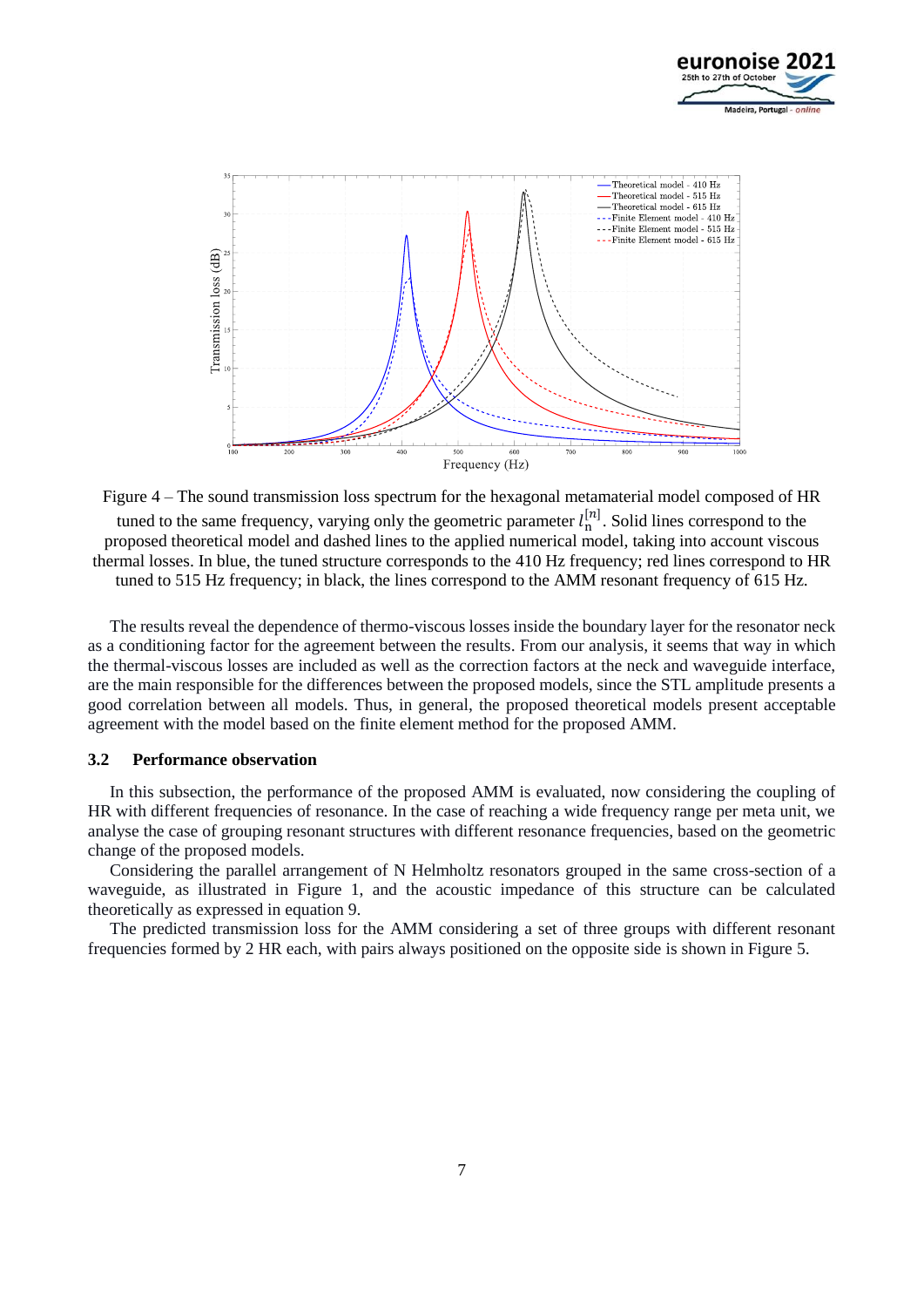



Figure 5 – The AMM for three resonance frequencies. The spectrum of sound transmission loss for the meta unit cell with every two HRs tuned for specific resonance frequencies allowing three peaks for attenuance. Comparison between the numerical (dashed line) and theoretical (solid line) TL with three resonant frequencies at 290 Hz, 410 Hz, and 520 Hz.

The solid line represents the STL for the proposed meta-unit with HR tuned to 3 resonance frequencies. As shown, approximately 20 dB transmission loss is observed at a frequency of approximately 500Hz; however, it is evident that the peak attenuation only happens at the frequencies to which the system is tuned, and a significant drop is seen between the resonant frequencies. From the theoretical and numerical models, good agreements can be observed at the lower resonances, although a visible deviation is seen for the higher resonant frequency.

Figure 6 presents the sound transmission loss based on the in-line coupling of the metamaterials proposed previously in Figure 3 and Figure 4. In the model, only the analysis based on the finite element method was considered.



Figure 6 – The spectrum of sound transmission loss for the coupling of two meta unit cells with three resonant frequencies each one; the dashed lines in gray corresponds to the individual TL capacity of each AMM.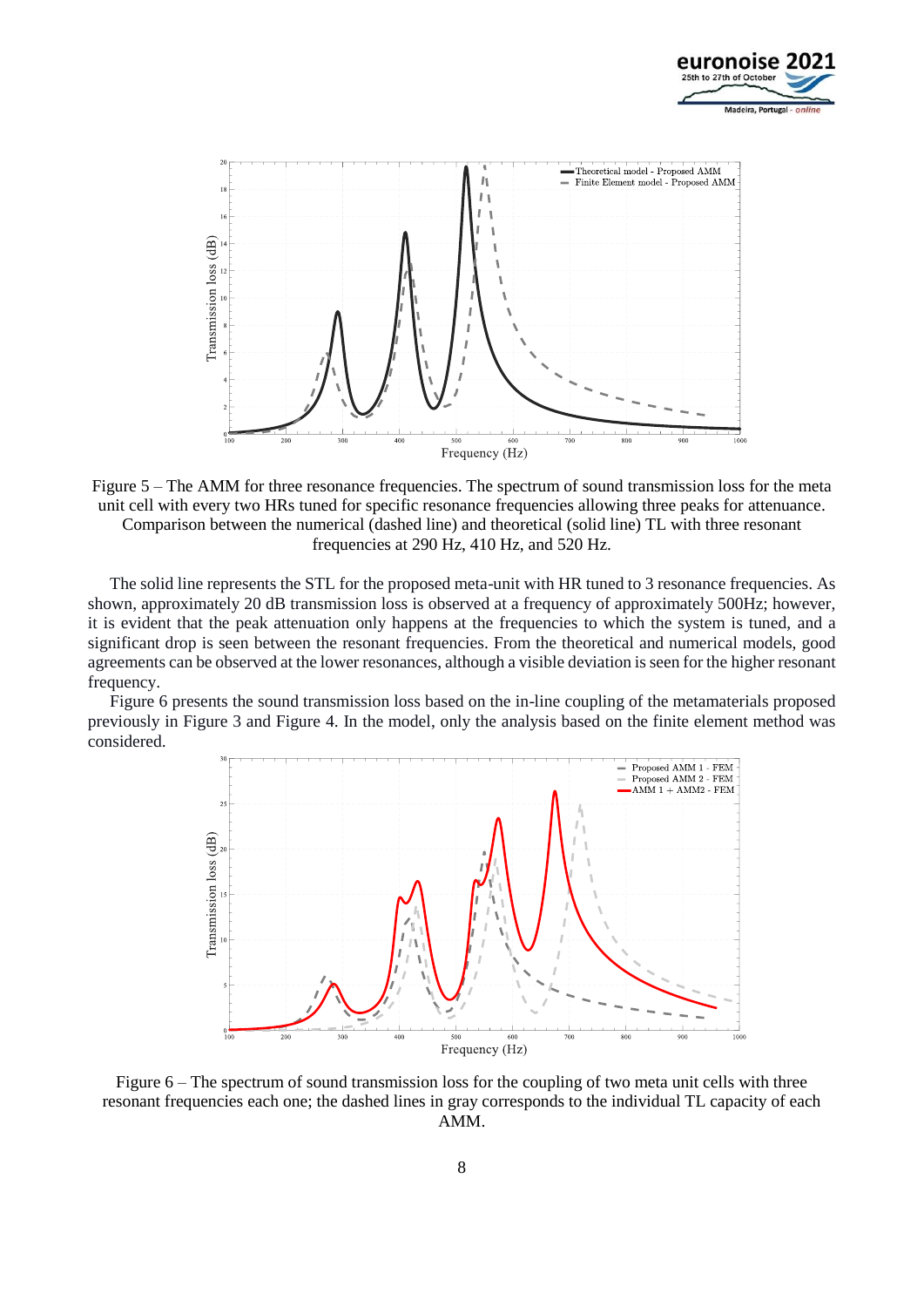

A FEM simulation is used to investigate the sound attenuation capacity of the serial coupling of two proposed meta structures. The red line corresponds to the proposed serial coupling of two AMM; for this model an STL peak of up to 25 dB can be observed, for frequencies of 590 Hz and 680 Hz; for this structure, it is observed that the serial coupling has the potential to increase the magnitude of TL between the frequencies of interest, reducing the observed gap. The predicted results of the transmission loss through multiple resonators mounted inside branch arrangement allowed observing significant changes in the noise attenuation of the system due to this well-known resonance principle. The arrangements shown here can be applied in the design of noise attenuation devices tuned in multiple frequencies with different TL magnitudes, leading to efficient devices.

### **4 Conclusions**

In this work, the authors analyzed the development of a subwavelength acoustic metamaterial, consisting of the axial coupling of n Helmholtz resonators. The parallel grouping of resonant units at different frequencies is presented as a strategy to achieve greater bandwidth, while also ensuring a reduced thickness of the structure.

The investigation of the influence of the dissipation of acoustic energy was also performed, through variation of the dimensions of the length of the neck and the cross-sectional area of an HR, indicating good agreement when comparing the theoretical and numerical models.

Considering the main objective of the work, the behavior of the STL has been analyzed for AMM configurations, considering the parallel coupling of HRs, guaranteeing different frequency peaks and considerable performance. The transmission loss achieved by a periodical HR system is dependent on the structure and number of HRs, as well as its geometric parameters, considering its relationship with the dimension of the opening of the air passage.

In future works, the aim is to study the application of the proposed acoustic metamaterial to increase and widen the sound attenuation band, based on serial coupling, as well as the possibility of studying such effects in physical prototypes in experimental tests. It is expected that the present study can serve as an important contribution to the research and development of AMM with applications in sound attenuator systems that enable airflow in the diverse applications in engineering.

# **Acknowledgments**

This work is financed by national funds through FCT - Foundation for Science and Technology, under grant agreement UI/BD/150864/2021 attributed to the 1st author, and by FCT/MCTES through national funds (PIDDAC) under the R&D Unit Institute for Sustainability and Innovation in Structural Engineering (ISISE), under reference UIDB / 04029/2020.



### **References**

- [1] S. A. Cummer, J. Christensen, and A. Alù, Controlling sound with acoustic metamaterials, *Nature Reviews Materials*, vol. 1, no. 16001, pp. 1–14, 2016.
- [2] N. Fang *et al.*, Ultrasonic metamaterials with negative modulus, *Nature Materials*, vol. 5, no. 6, pp. 452–456, Jun. 2006.
- [3] M. H. F. De Salis, D. J. Oldham, and S. Sharples, Noise control strategies for naturally ventilated buildings, *Building and Environment*, vol. 37, no. 5, pp. 471–484, May 2002.